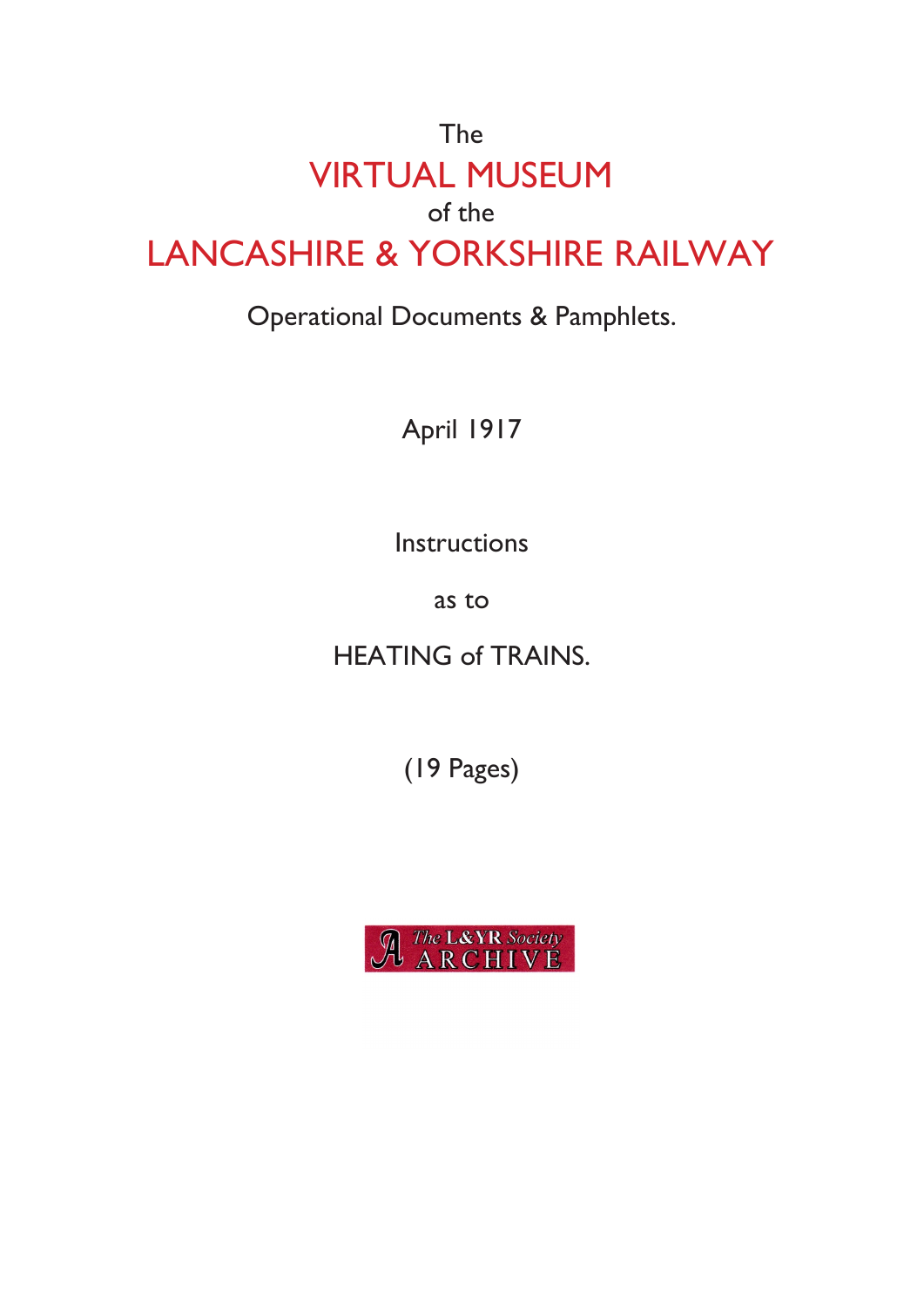### Lancashire and Yorkshire **^ 3\ailwa? Company.**

### INSTRUCTIONS

#### AS TO

# HEATING of TRAINS.

APRIL, 1917.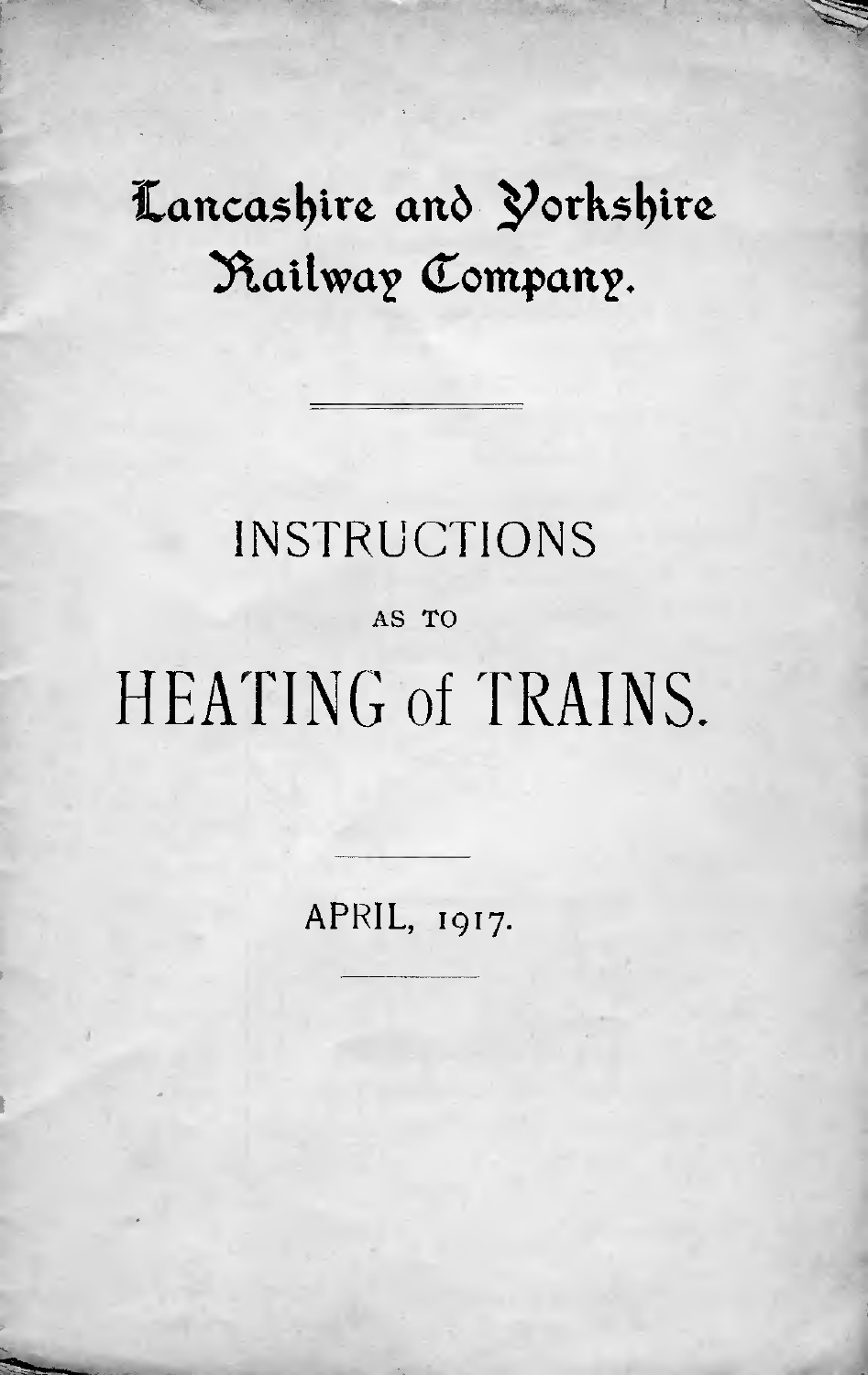

**L -** 1

\*

1

1

 $\overline{a}$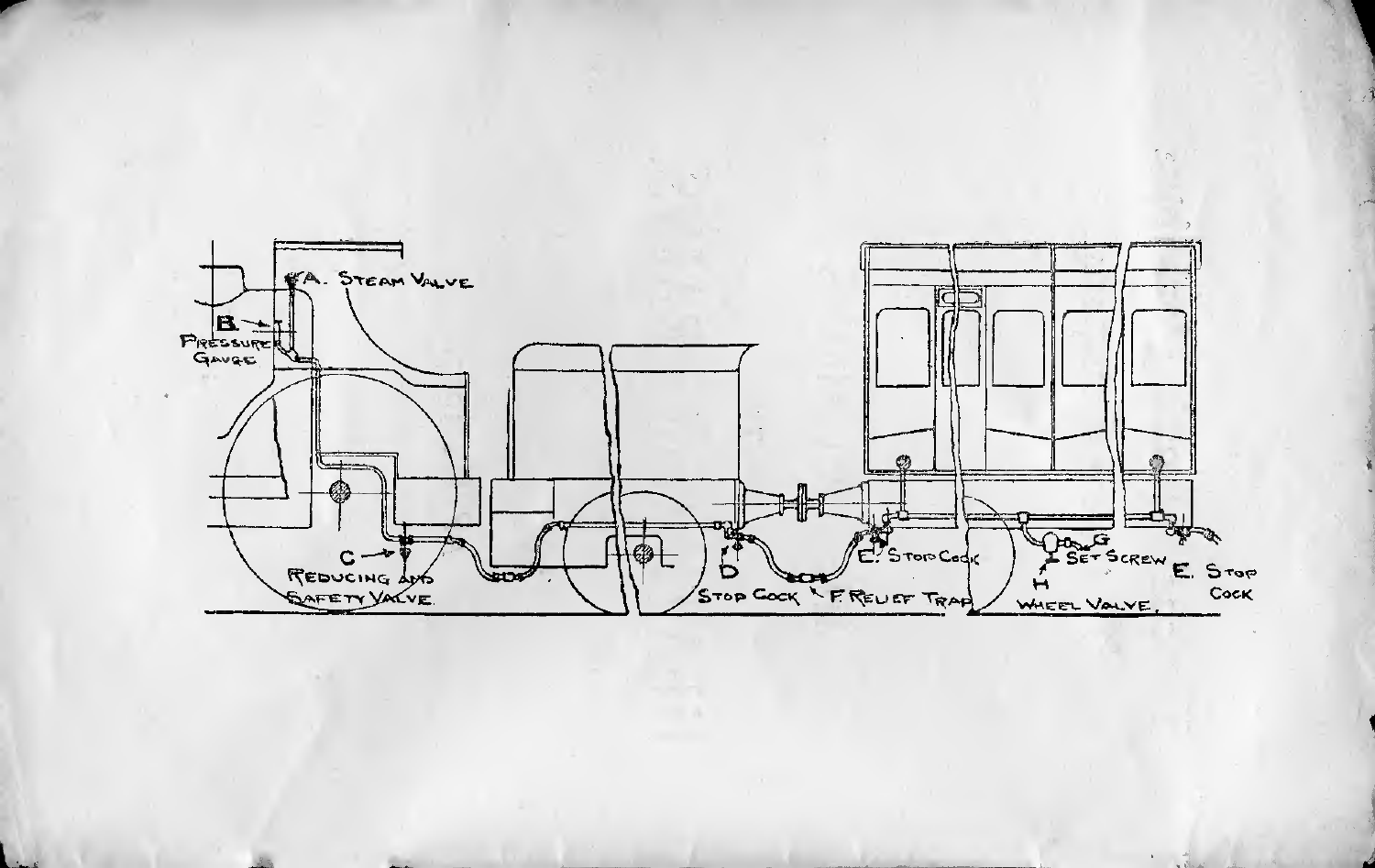### HEATING OF STEAM TRAINS.

1. From <sup>1</sup>st October each year Trains will be heated by Engines when the outside temperature Is below 50° and standing Engines must be used wherever possible for heating. Engines will not be called out earlier for this purpose until the beginning of November, when the pre-heating of all Trains will commence. The Staff must be pre pare<sup>d</sup> to heat from Boilers at Blackpool (T.R.), Blackpool (Cen.), Southport, Liverpool, Colne, Bacup, Bradford, Queen'<sup>s</sup> Hoad, and Red Bank, if the outside temperature is below <sup>50</sup>°. No steam should be supplied from Boilers if the outside temperature is above <sup>50</sup>°.

2. The <sup>C</sup>. & <sup>W</sup>. Department'<sup>s</sup> men, where available, will be responsible for the proper heating of Trains on their first and subsequent journeys (whether heating is done from Engine or Boiler). In cases where there is no C. & W. Staff in attendance the duty will devolve upon the Train Staff, and it is necessary that Drivers, Firemen, Guards, Shunters and others should thoroughly understand and be prepare<sup>d</sup> to carry out all instructions contained in this booklet.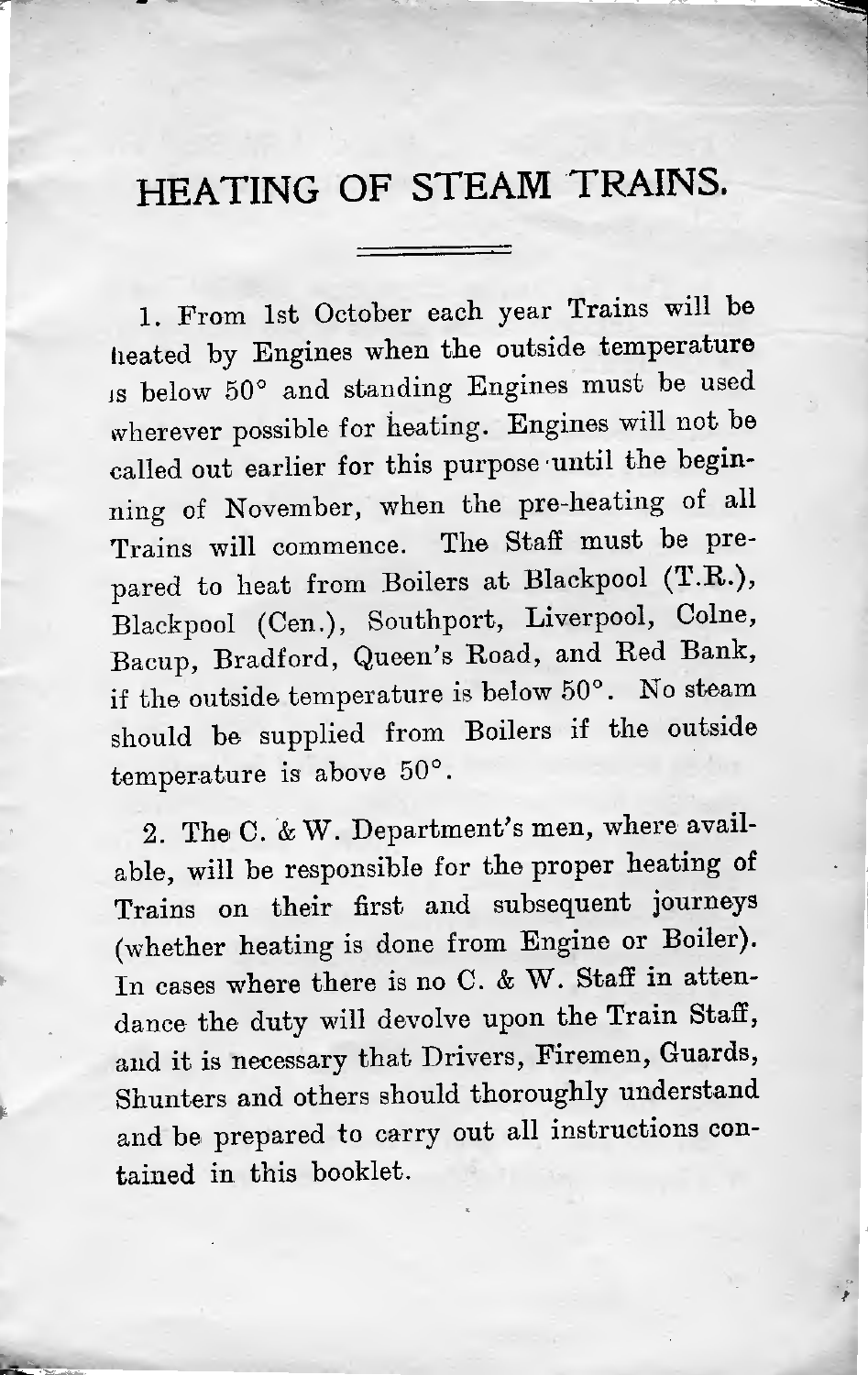For list of points at which C. & <sup>W</sup>. Staff will attend to Trains, and where Trains are heated from Boilers, see paragraph <sup>39</sup>.

<sup>3</sup>. The Yan temperature must not be looked upon or taken as an indication of the temperature of the Train.

<sup>4</sup>. At Stations where Trains are stabled or stand for several hours during the day or night, arrangements will be made for Engines to be turned out earlier, or for standing Engines to be used for heating the Trains, particulars of which will be supplied each year.

<sup>5</sup>. When the heating apparatus hose <sup>p</sup>ipes on Coaching Stock are not coupled up care must be taken to see that they are suspended in the correct position and that the light chain is not twisted, otherwise an acute bend will be made in the <sup>p</sup>ipe and cause it to break. For the same reason attention is called to the swivel joint fitted to the hose coupling of some coaches of which full use must be made.

<sup>6</sup>. The Stop Cocks at the end of the Coaches have in some cases the words " Open " and " Shut" cast on them to indicate the position of the handle when the steam is " On " or " Off."

1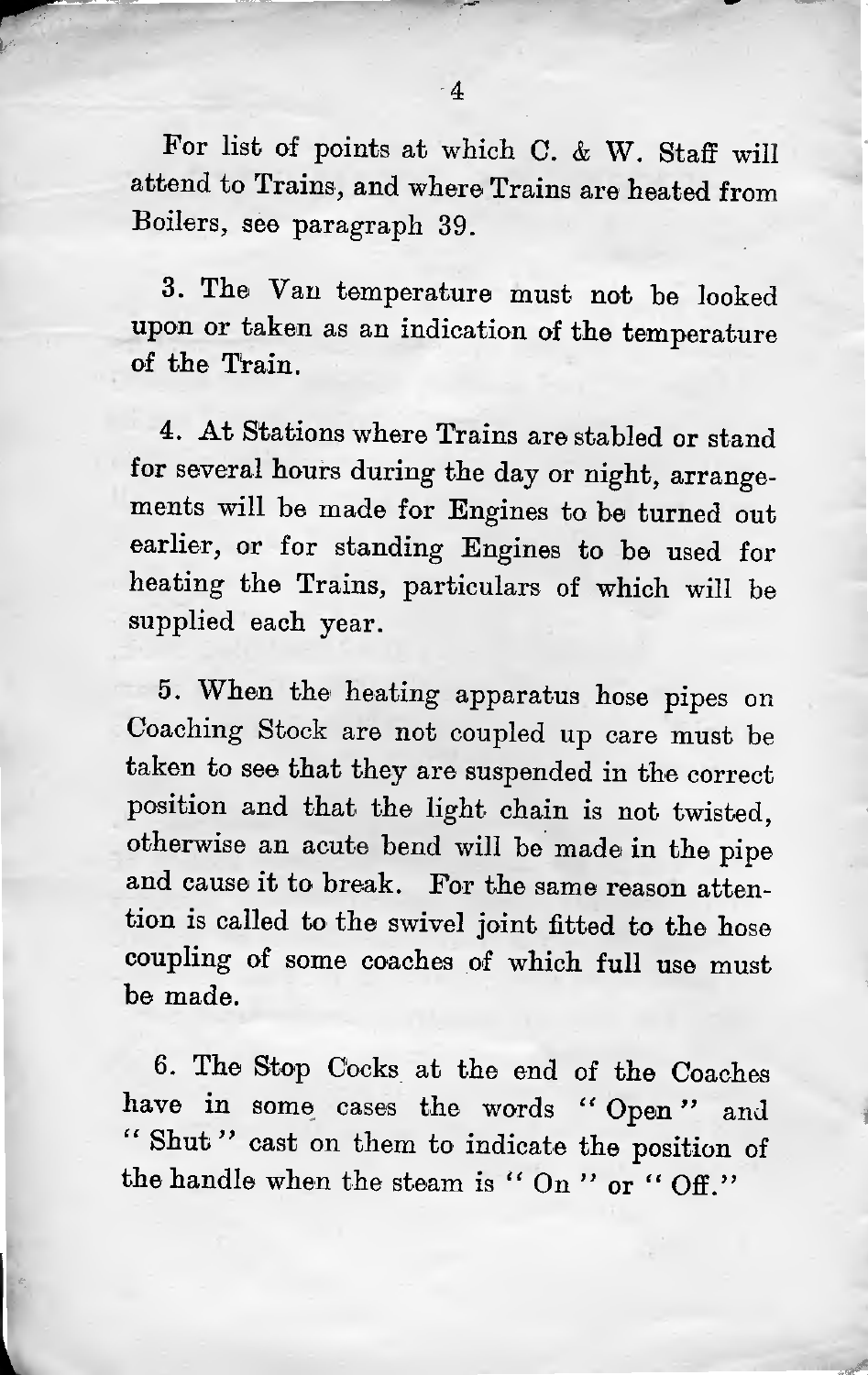*r*

The majority of the Stop Cocks on the stock fitted with steel underframes, have <sup>a</sup> mark cut in the end of the <sup>p</sup>lug for the same purpose.

The Stop Cocks with swivel joints on stock fitted with wood underframes bear clear indications by means of tablets fixed to the ends of the vehicles of the position of the handle when steam is " On "or "  $\mathrm{Off.}$ " 11 |

<sup>7</sup>. The standard heating couplings are of <sup>a</sup> different type to those in use by other Companies, and when <sup>a</sup> vehicle is handed to another Company, or *vice versa*, it must be accompanied by adaptors to enable the heating connections to be maintained. If no adaptors are stationed at the starting point, application must be made by the Station Staff to the Superintendent of the Line.

<sup>8</sup>. The adaptors are provided at certain Junction Stations and bear the name of the owning Station and <sup>a</sup> number. On arrival at destination they must be immediately returned to owning Station by the Station Staff, or if the foreign vehicle should be returned home by the same route the adaptors must accompany it to the Home Station. Station Masters must keep <sup>a</sup> record of the journeys of each adaptor in order that their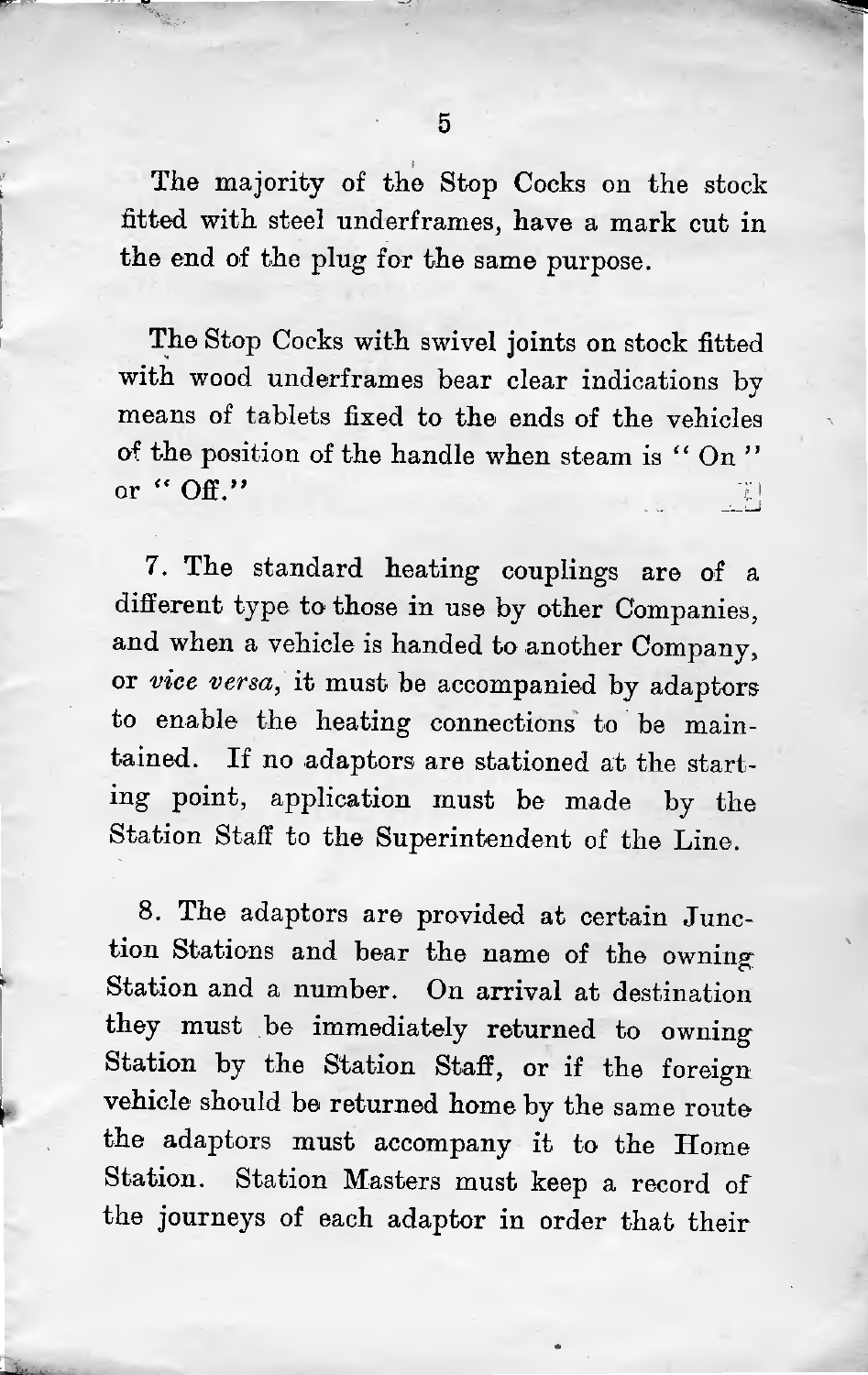movements may be under strict control. An advice must be sent to the Superintendent of the Line if adaptors are not returned within a reasonable time. At York the adaptors are kept in the N.E.R. Station Master's Office, and the record of their movements is kept by the C.  $&\mathbf{W}$ . Staff.

9. Many vehicles working regularly on foreign Companies' lines are fitted with both types of heating couplings. Adaptors are not necessary on these coaches.

10. Vehicles not fitted with heating pipes must be marshalled in the rear of Trains, Empty vehicles not intended for passengers' use, must be similarly marshalled, whenever practicable.

11. Thermometers from which the outside temperature can be obtained are fixed at the following Stations:—

Accrington. Atherton. Bacup. Barnsley. Blackburn. Blackpool (C.). Blackpool (T.R.). Bolton.

Bradford. Brighouse. Burnley (Bank Top). Burscough June. Bury (Bolton St.). Chorley. Colne. Dewsbury.

2 \*

*4*

,

**r**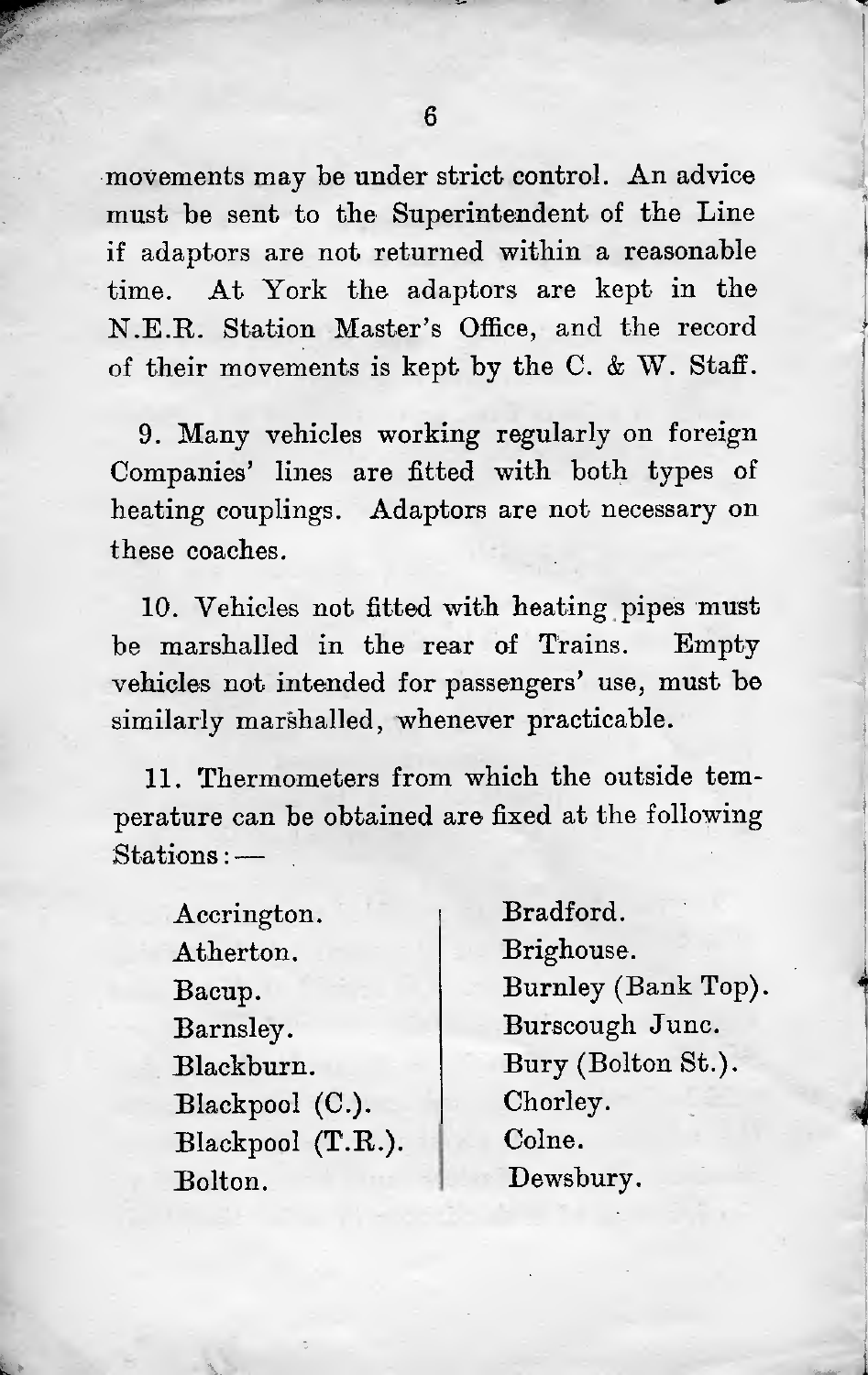Doncaster. Fleetwood. Gisburn. Goole. Halifax. Hellifield. Huddersfield. Horwich. Holmfirth. Kirkby. Kirkham. Knottingley. Leeds. Littleborough. Liverpool. Low Moor. Manchester (Vic.). Middleton. Middleton June.

t.

Mirfield. Normanton. Oldham (Mumps). Ormskirk. Poulton. Preston (E.L.). Ramsbottom. Rochdale. Salford. Skipton. Southport. Sowerby Bridge. Stalybridge. Todmorden. Wakefield. Walkden. Wigan. York.

<sup>12</sup>. All irregularities or defects must be reported to the <sup>C</sup>. & <sup>W</sup>. Department'<sup>s</sup> Staff at the first opportunity, and <sup>a</sup> repor<sup>t</sup> sent to the Superintendent of the Line.

#### **Engine Drivers.**

13. To pu<sup>t</sup> the heating apparatus in action the Drivers must gradually open the steam valve "A."

7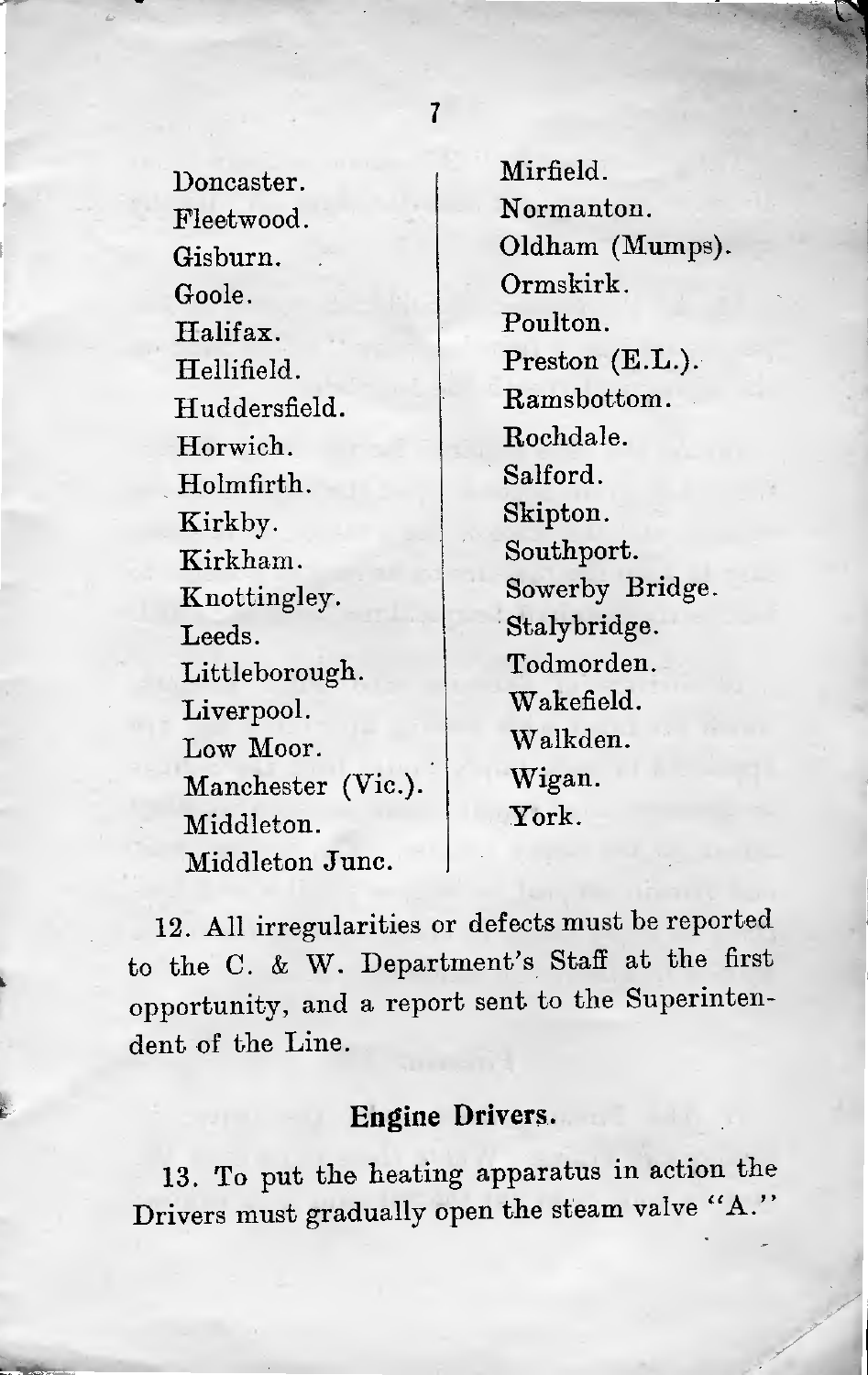The pressure gauge " B" should indicate about <sup>40</sup> lbs. per square inch when the valve "A", is fully opened.

1

*i* 

14. As the pressure should not exceed 40 lbs. per square inch a reducing valve "C" is fixed on the piping underneath the footplate.

15. As the time required for the steam to pass through a Train depends upon the number of the vehicles and the state of the weather, it is necessary to keep the pressure on as long as possible to ensure the required temperature being obtained.

• 16. Drivers of Shunting and Pilot Engines, which are fitted with heating apparatus and are appointed to work empty Trains from the Sidings to Stations, must apply steam as soon as they attach to the empty coaches. The Engine must also remain coupled as long as possible and continue to apply steam in order to assist the Train Engine in raising the inside temperature.

#### **Firemen.**

17. The Fireman must assist the Driver in heating the Trains. Where there is no C. & W. Staff he must carry out the following instructions: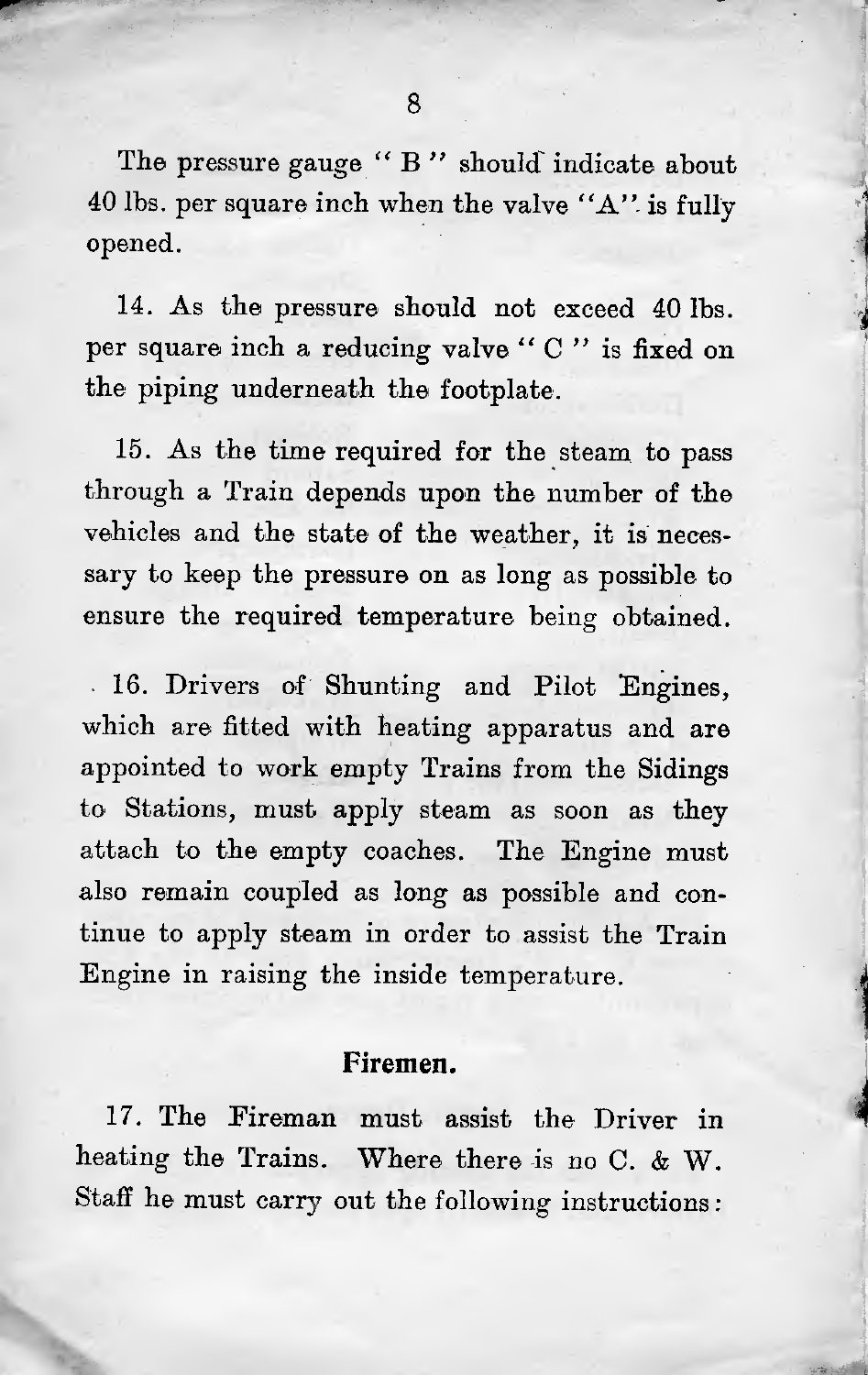<sup>18</sup>. After coupling the Engine to the Train (including the coupling of the heating connection) and steam has been turned on, the Fireman must walk to the rear, noticing particularly that all the cocks between the coaches are open; and must open the end cock which will assist in accelerating the heating of the Train.

<sup>19</sup>. After steam has passed through the Train for <sup>a</sup> few minutes the rear cock must be closed.

20. Particular care should be taken to see that there are no leakages at any of the steam couplings. If there is <sup>a</sup> leakage <sup>a</sup> slight tap with <sup>a</sup> hammer on the coupling will generally rectify the matter.

<sup>21</sup>. As steam passes from coach to coach the steam traps may blow for <sup>a</sup> number of seconds after the water has passed through, but if the automatic traps subsequently refuse to close it may be owing to some dirt having got on the seat. <sup>A</sup> slight tap with <sup>a</sup> hammer on the trap will generally rectify this.

Some traps may be opened by means of <sup>a</sup> handle, and if this is done for <sup>a</sup> short time all dirt will be blown out and the leak will stop.

*U*

if

 $\lambda$  and  $\lambda$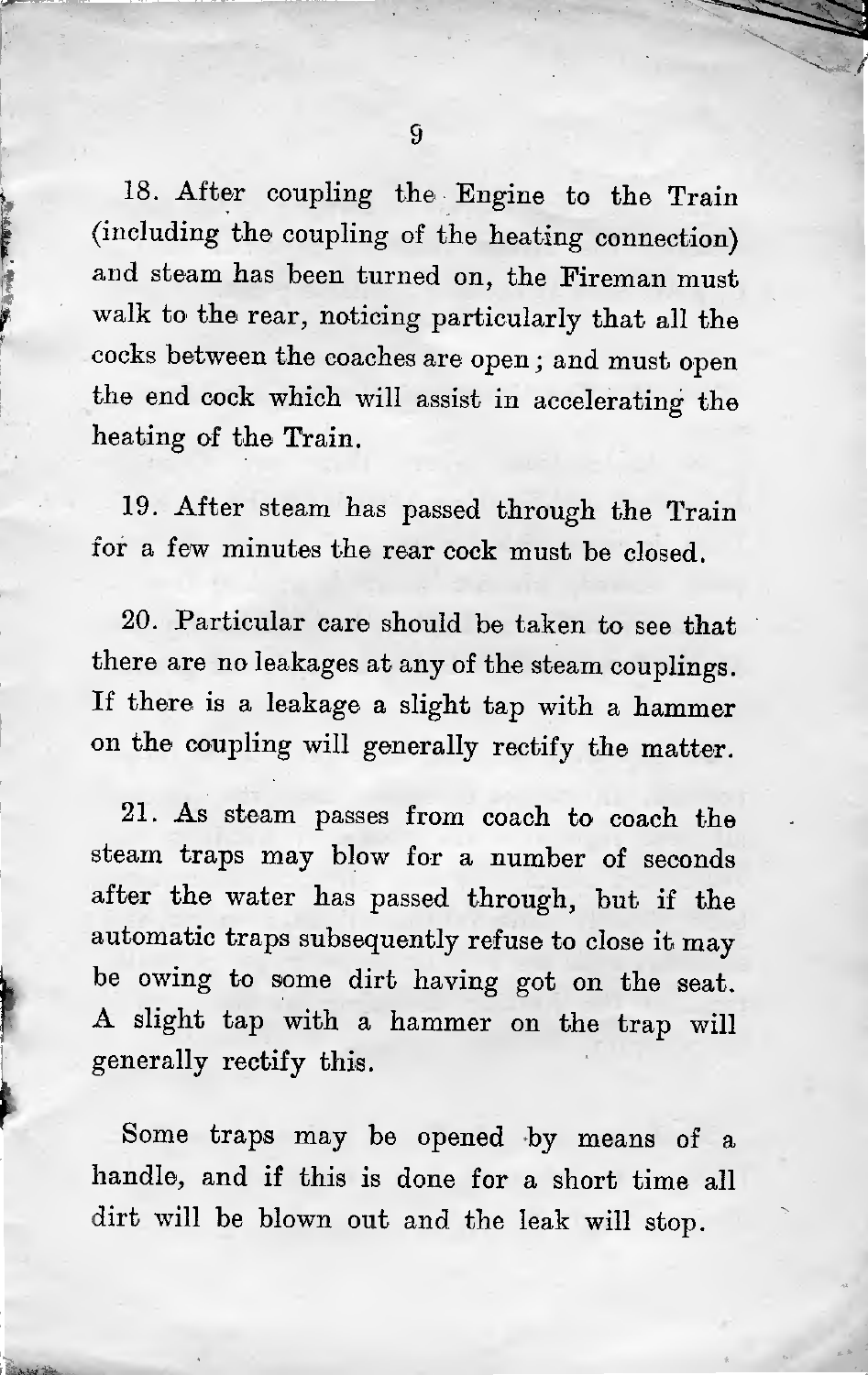<sup>22</sup>. If leakages cannot be stopped by the above methods the matter must be reported to the C. & W. Staff at the first available point.

#### **C.** *&* **W. Examiners and Heating Attendants.**

23. At Stations where there are Carriage Examiners and Heating Attendants the C. & <sup>W</sup>. Dept, is responsible for seeing all Trains are properly heated, whether steam is applied from <sup>a</sup> stationary Boiler or Engine, and must carry out all the instructions relating to the other grades.

<sup>24</sup>. The C. & <sup>W</sup>. Staff must prevent, as far as possible, all escapes of steam, must see  $(a)$  that all heat regulators are open and windows and ventilators closed,  $(b)$  that all connections have been properly made, (c) that all traps, valves, and sediment wells are working properly,  $(d)$  generally regulate the heating according to the outside temperature.

<sup>25</sup>. Immediately the Guard arrives at the Train he must be informed of the temperature of the Train throughout.

a

ا دارن<br>برابر<br>برابر

**lives of the American**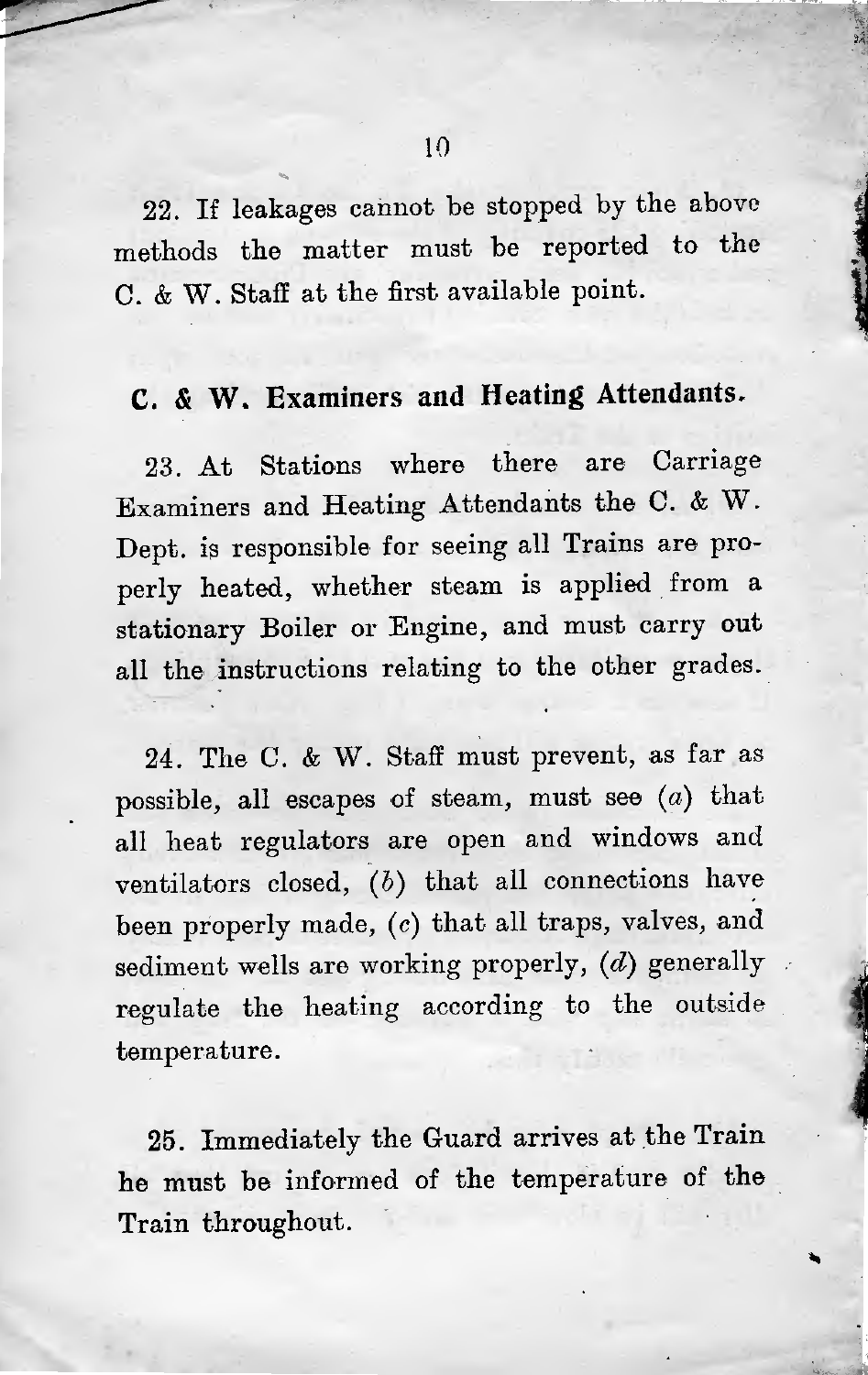26. The Driver must be requested to apply steam, if necessary, to assist in raising the inside temperature to not less than  $50^{\circ}$  or more than  $60^{\circ}$ .

. 27. The C. & W. Staff must regularly test the apparatus in the compartments to see that all joints are steam tight and the levers and valves are in proper working order. The "On" and " Off" movement of the regulator handle must be kept easy and smooth.

#### **Station Masters, Inspectors, Shunters, &c.**

28. Station Masters and Guards must promptly call attention to cases of unsatisfactory arrangements for heating starting or standing Trains.

29. Where steam is applied from stationary boilers (see paragraph 39) the Trains must be , placed in position for heating as soon as possible ; and where steam is supplied from Engines every facility must be given to allow the latter to get to their Trains.

30. When uncoupling steam hose pipes Shunters and others must see (a) that the cocks "E" are closed so as to prevent an outrush of steam;  $(b)$  that

*rr k*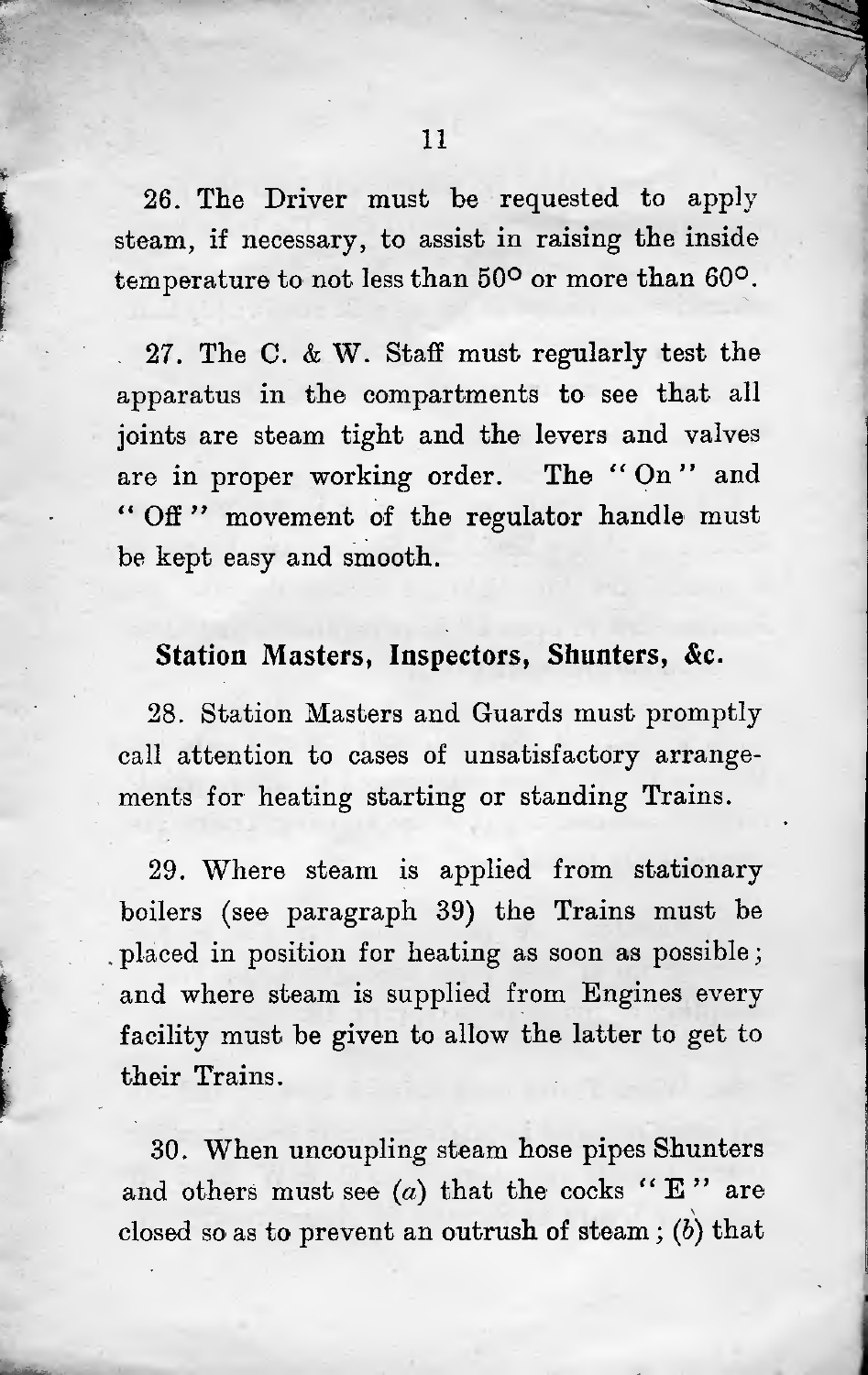*i*

they are not scalded by the outrush from the <sup>p</sup>ipes of accumulated hot water; *( <sup>c</sup>)* that the brass seatings are not damaged in the slightest degree, otherwise an escape of steam will result; (*d*) that the brass seatings are not pulled out. The last two precautions are also necessary when coupling up.

<sup>31</sup>. Whilst Trains are standing in <sup>a</sup> Station or Siding, or when <sup>a</sup> Train has finished and before it is stabled for the night, it is the duty of the Station Staff to open all heat regulators and close the windows and ventilators.

<sup>32</sup>. Paragraph 39 will not relieve Station Masters at the <sup>p</sup>laces enumerated of the responsibility of ascertaining that the starting Trains are satisfactorily heated.

<sup>33</sup>. Shunters are responsible for the proper coupling up of hose <sup>p</sup>ipes throughout the Train, excepting as shown in paragraph <sup>18</sup>.

<sup>34</sup>. When Trains have finished working and are put away to stand in <sup>p</sup>latform roads or sidings for <sup>a</sup> long period, and there is no C. & W. Staff on duty, the Guard or Shunter in charge must open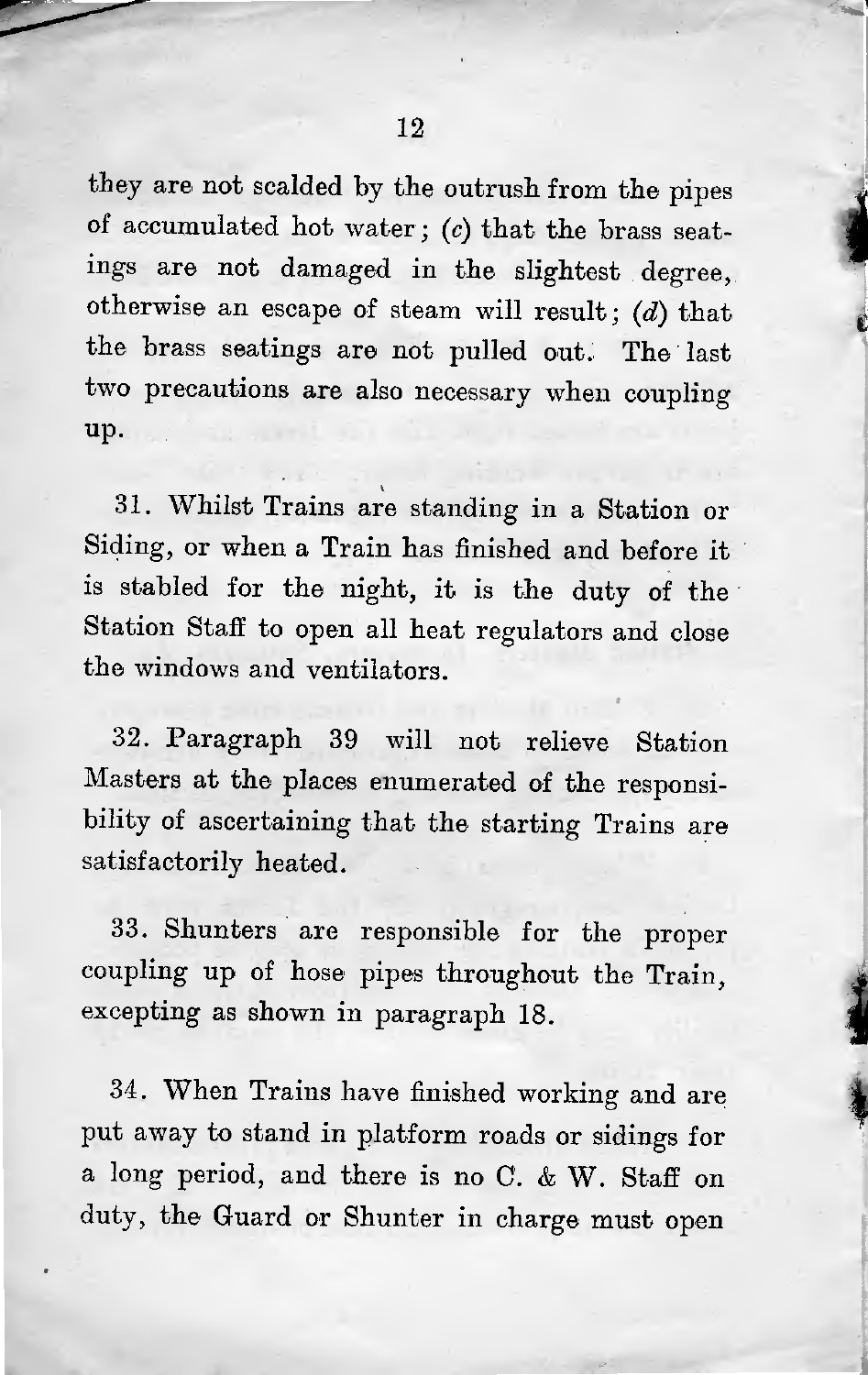the cocks at each end of the Train and leave them open, in order to allow the steam and water to escape and thus prevent freezing.

#### **Guards.**

<sup>35</sup>. The Guard, on joining his Train, must ascertain from the Carriage Examiner the state of the carriages as regards inside temperature. Where no C. & W. man is in attendance the Guard must confer with the Driver and satisfy himself • that everything possible has been done to heat the Train properly.

<sup>36</sup>. Should the Guard consider the compartments too warm the temperature can be lowered by turning the regulators to the " Off " position and opening the windows <sup>a</sup> little.

<sup>37</sup>. When the Train is on its journey the Guard must continue to see that it is satisfactorily warmed. He must instruct the Driver from time to time, as may be necessary, whether to apply or shut off steam.

 $\mathbf{I}$ 

38. The satisfactory heating of Trains in traffic depends very much upon the personal attention of the Guards, and on their supplying the Drivers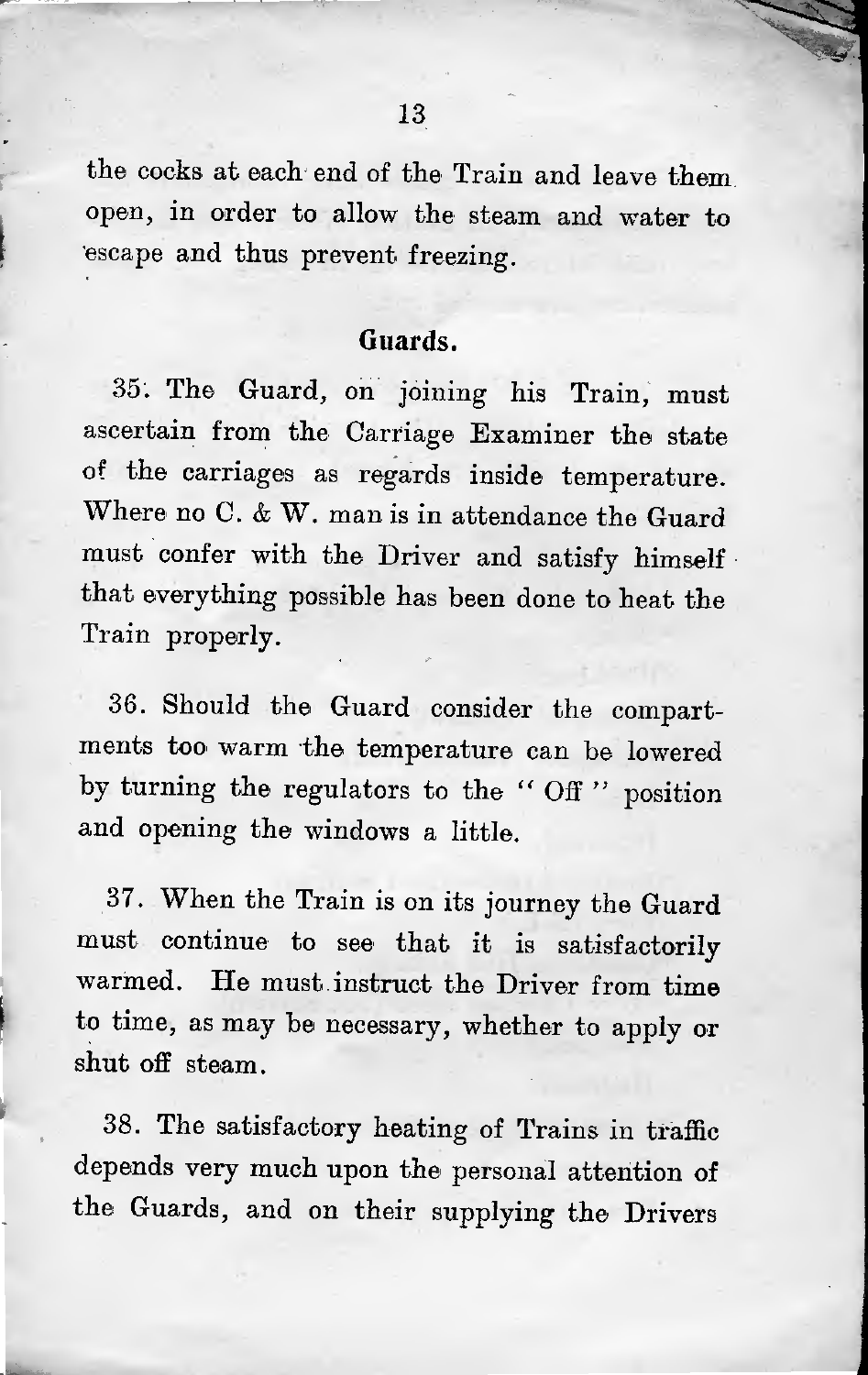with information to enable them to regulate the supply of steam, but Station Masters and Inspectors must interest themselves in seeing that these instructions are carried out.

39. The C. & W. Staff will attend to Trains at the following <sup>p</sup>laces. The asterisk denotes points at which Trains are heated from stationary Boilers:—

\*Accrington Carriage Shed (not Station).

\*Bacup.

Blackburn.

\*Blackpool (Central).

\*Blackpool (Talbot Road).

Bolton.

Bradford.

^Bradford (Broomfield Sidings).

Bury (E.L.).

\*Cheetham Hill Sidings.

\*Colne Carriage Shed (not Station).

*\**

A4

Fleetwood.

Hellifield.

\*Irlam Carriage Sidings.

\*Liverpool.

Low Moor Sidings (not Station)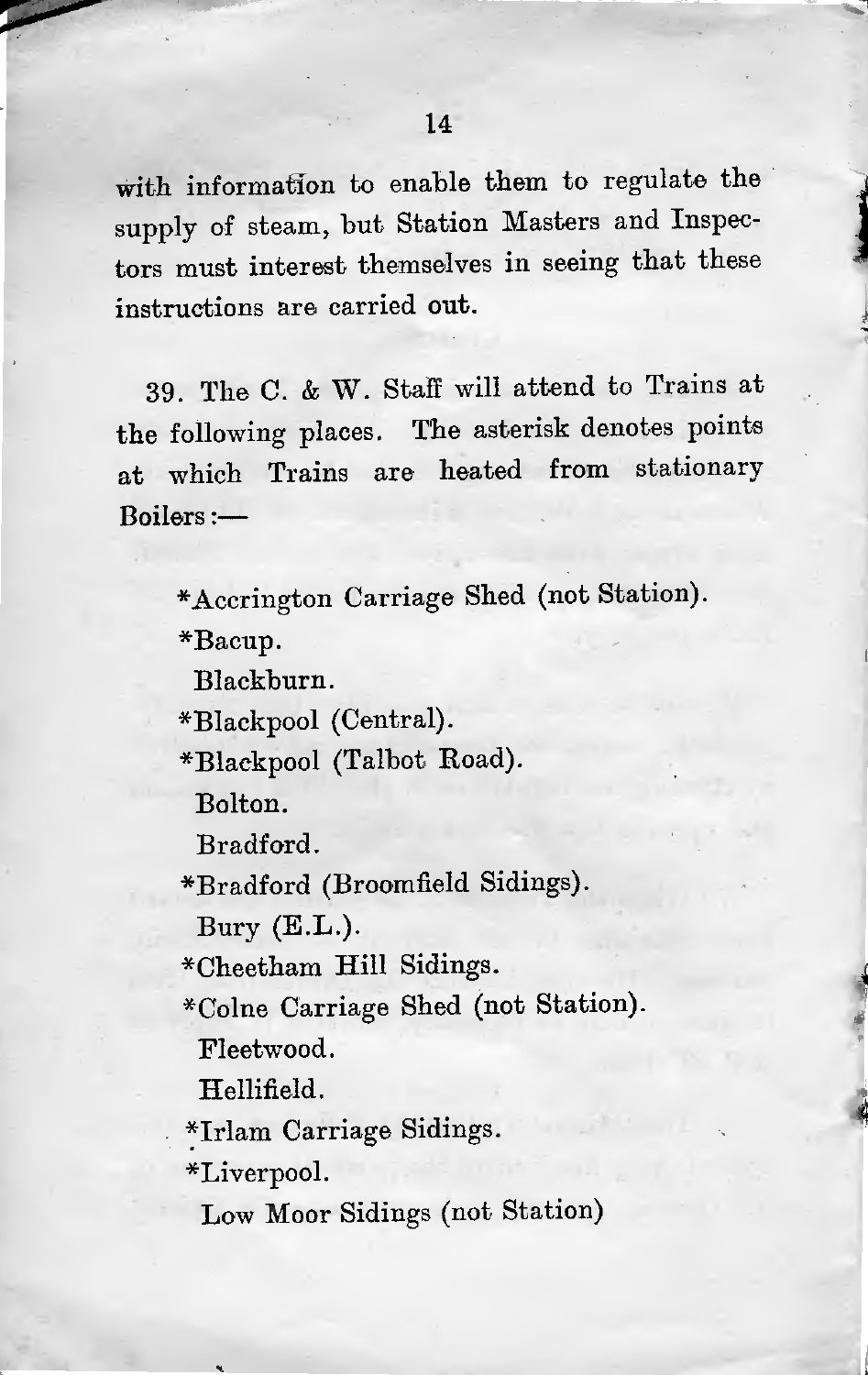Mirfield Sidings (not Station).

\*Newtown Sidings (6-0 a.m. to 5-30 p.m.).

Normanton (3-<sup>0</sup> <sup>a</sup>.m. to <sup>1</sup>-<sup>0</sup> p.m.).

\*Preston.

\*Queen's Road Sidings.

\*Red Bank Sidings.

Rochdale.

Salford (Saturdays excepted).

\*Southport.

Sowerby Bridge (6-<sup>0</sup> <sup>a</sup>.m. to <sup>5</sup>-<sup>30</sup> <sup>p</sup>.m.).'

i

Victoria.

\*Wakefield Shed (not Station).

Wigan.

York.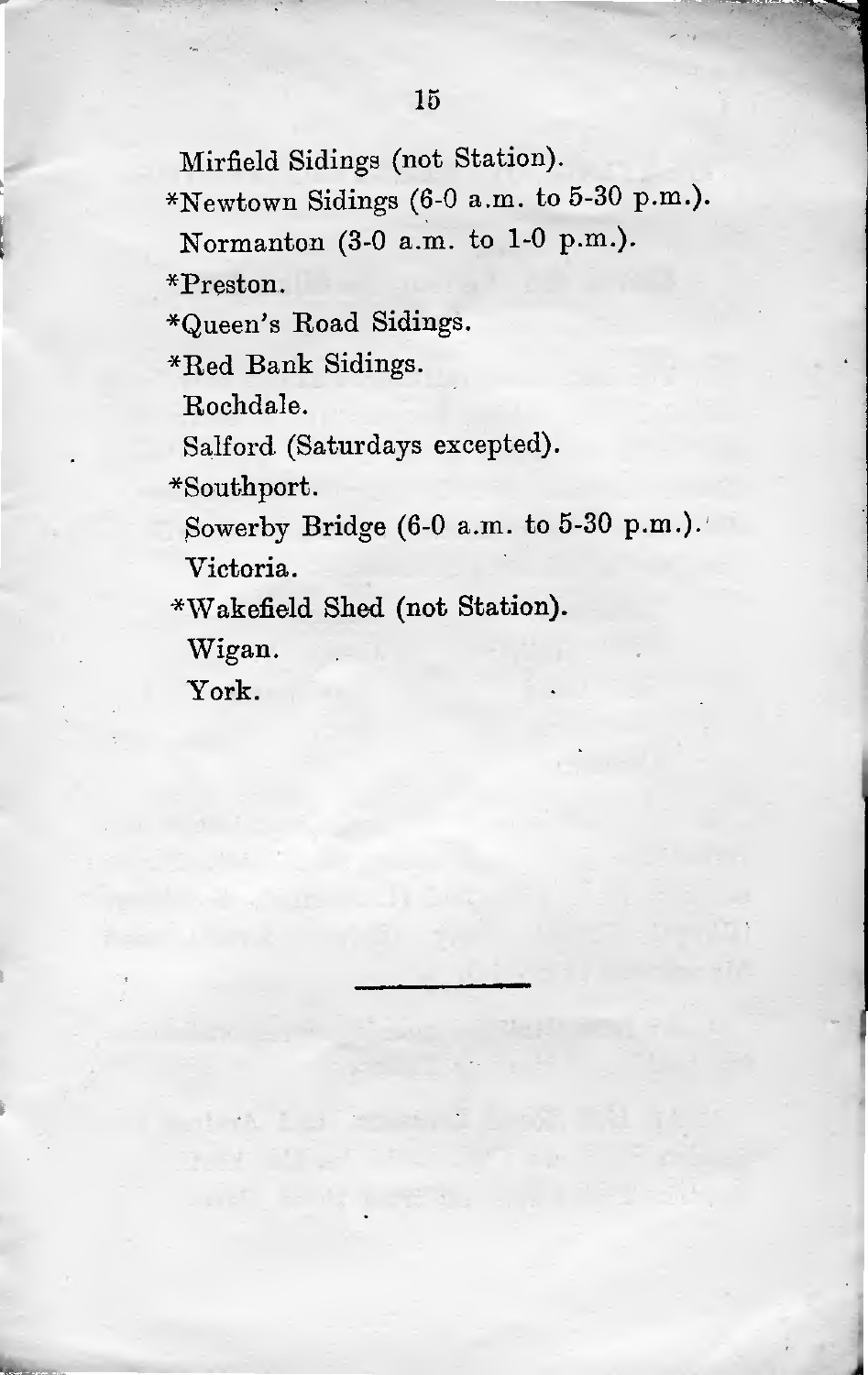#### **Central and Western Electrified Lines.**

i

<sup>1</sup>. The instruction relating to Trains only being heated if the outside temperature is below <sup>50</sup>°, and to <sup>a</sup> maximum of <sup>60</sup>°, will apply also to Electric Trains. For the purpose of ascertaining the outside temperature, Thermometers will be fixed at the following Stations:—

| Liverpool. | Aintree.           |
|------------|--------------------|
| Bank Hall. | Ormskirk.          |
| Hall Road. | Manchester (Vic.). |
| Southport. | Bury.              |
| Crossens.  |                    |

<sup>2</sup>. The Carriage & Wagon Department are responsible for the Heating of Electric Trains starting from **Liverpool (Exchange), Southport (Chapel Street), Bury (Bolton Street), and Manchester (Victoria).**

**<sup>3</sup>.** At **Bank Hall** the guards are responsible for the heating of starting Trains.

<sup>4</sup>. At **Hall Road Crossens, and Aintree** the Station Staff are responsible for the heating of Electric Trains starting from those <sup>p</sup>laces.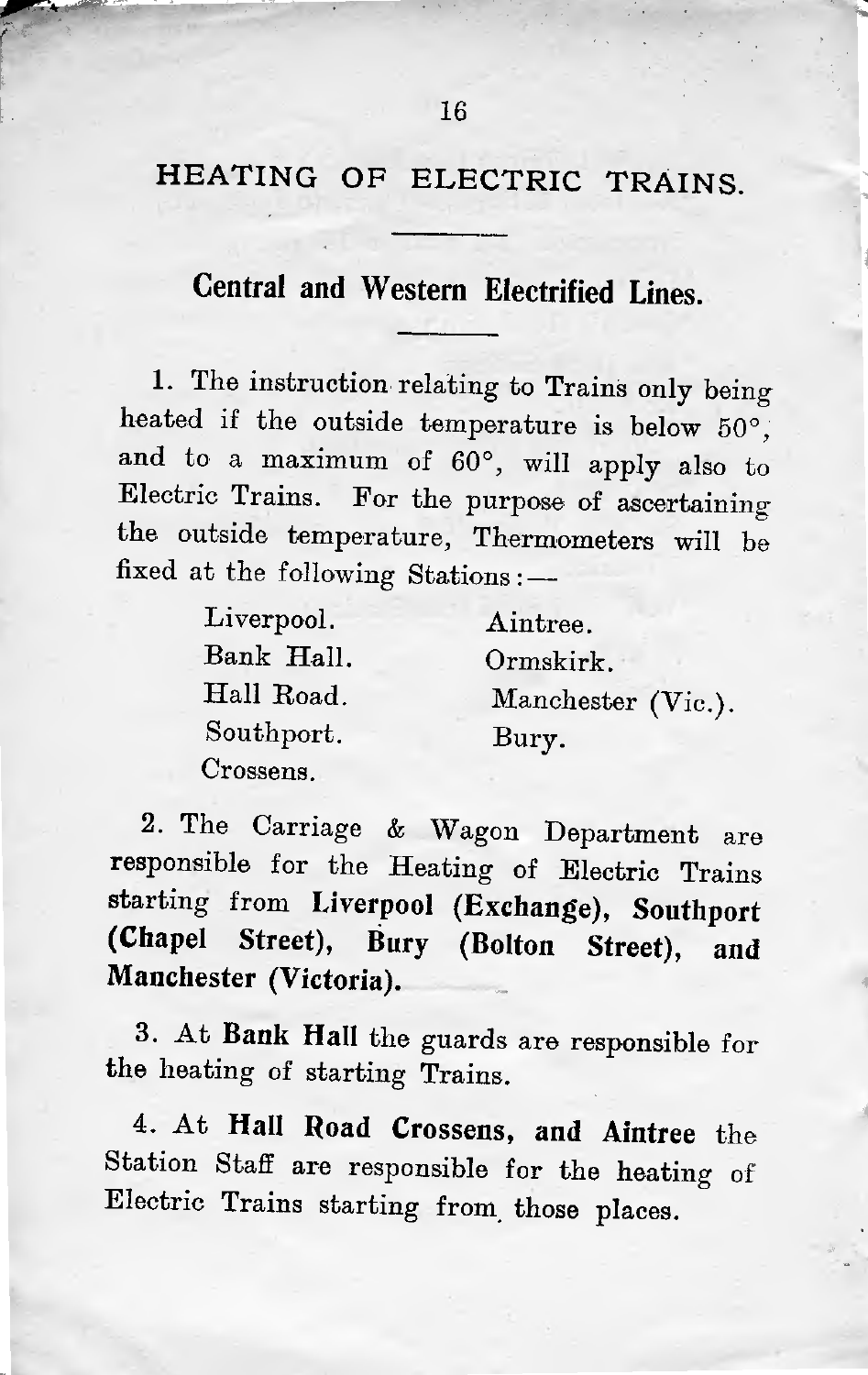<sup>5</sup>. At **Ormskirk** the Staff of the Carriage and Wagon Department arrange to heat Electric Trains starting from that Station up to <sup>5</sup>-<sup>45</sup> <sup>a</sup>.m. After that time the Station Staff attend to the heating.

\*

I

r

\*

<sup>6</sup>. The Heating Switches are under the control of the Guard.

7. Precautions should be taken not to let the temperature of the cars become too high. In order to reduce the temperature switch off the heaters. When it is necessary to further reduce the temperature, switch on the ventilator fans and open the fan-lights and ventilators.

<sup>8</sup>. The ventilating fans and ventilators should be used on approaching <sup>a</sup> terminal station to refresh the air in the cars.

9. All cases of defective heaters must be reported on one of the special forms provided, and sent to the Assistant to the District Passenger Superintendent at Liverpool, or the District Passenger Superintendent at Manchester, together with the Road Notes each day.

10. The Motormen'<sup>s</sup> attention should also be called to defective heaters, who should inform the <sup>C</sup>. & <sup>W</sup>. Examiner at the first available point.

<sup>11</sup>. The Guard in charge before leaving <sup>a</sup> Train at <sup>a</sup> stabling point must put all the Lighting and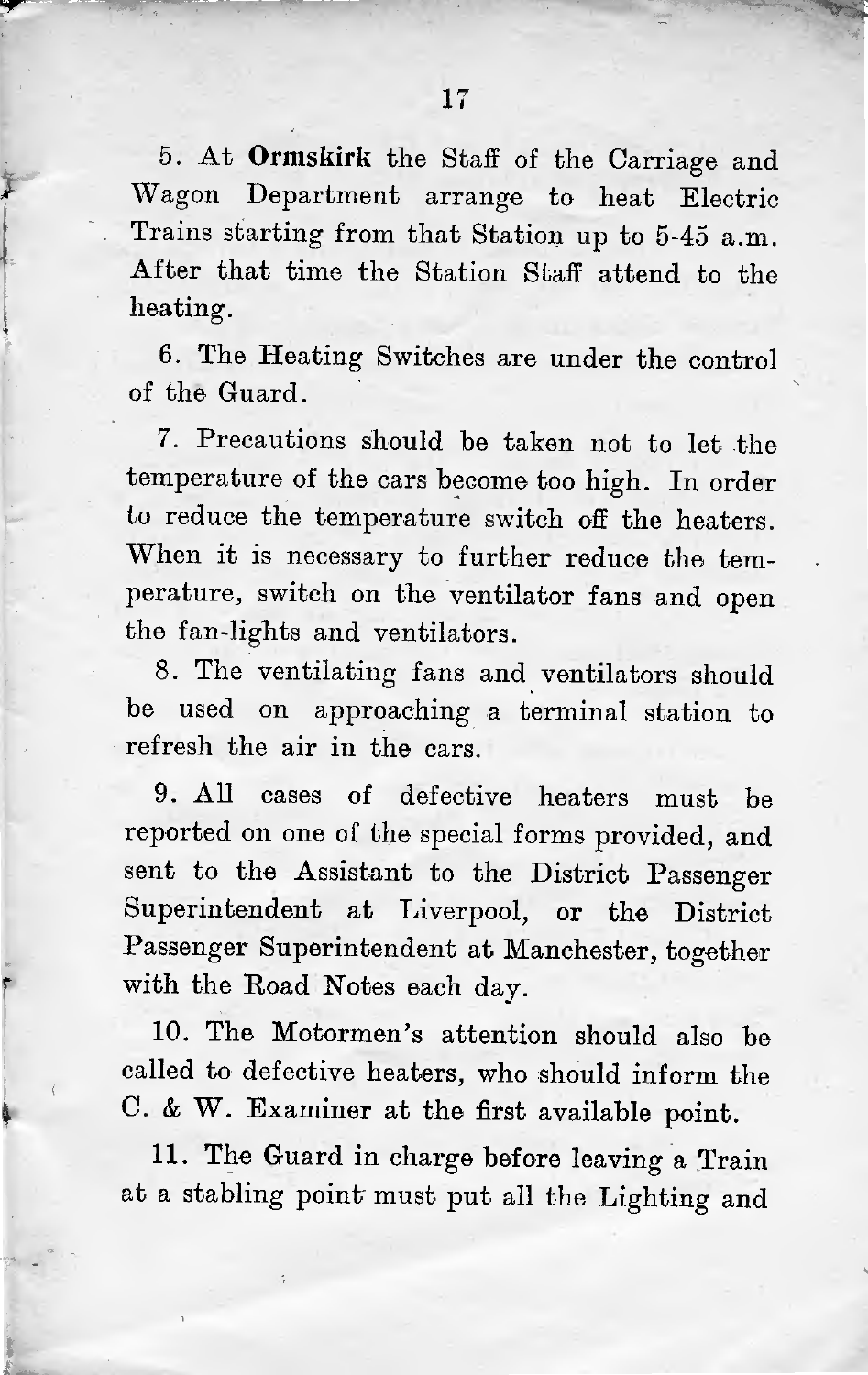Heating Switches to the " Off " position, and close all doors and ventilators.

12. When <sup>a</sup> Train is stabled in <sup>a</sup> siding, the Live Hail cut-out switch controlling the Live Rail in the siding must be left open, otherwise considerable waste of current and danger of fire will be incurred.

<sup>13</sup>. Before disconnecting any of the electrical couplings, all Heating, Lighting, and, on the Central Electrified Lines, Rotary Transformer Switches must be put to the "Off" position, otherwise persona<sup>l</sup> injury may be incurred and damage will be done to the spindles of the sockets and plugs.

<sup>14</sup>. Guards must turn off the Heater Switches throughout their Trains prior to arriving at the station where the formation of the Train has to be altered. Motormen are responsible for the operation of the Rotary Transformer Switches on the Central Electrified Lines, and the Guards must satisfy themselves that this is done. Guards must also turn the Heater Switches to the " On " position again on the next journey after shunting operations have been completed.

<sup>15</sup>. For the purpose of heating loose Electric Trailer Cars, the buffer stops of Nos. <sup>3</sup> and <sup>4</sup> \*

i'5